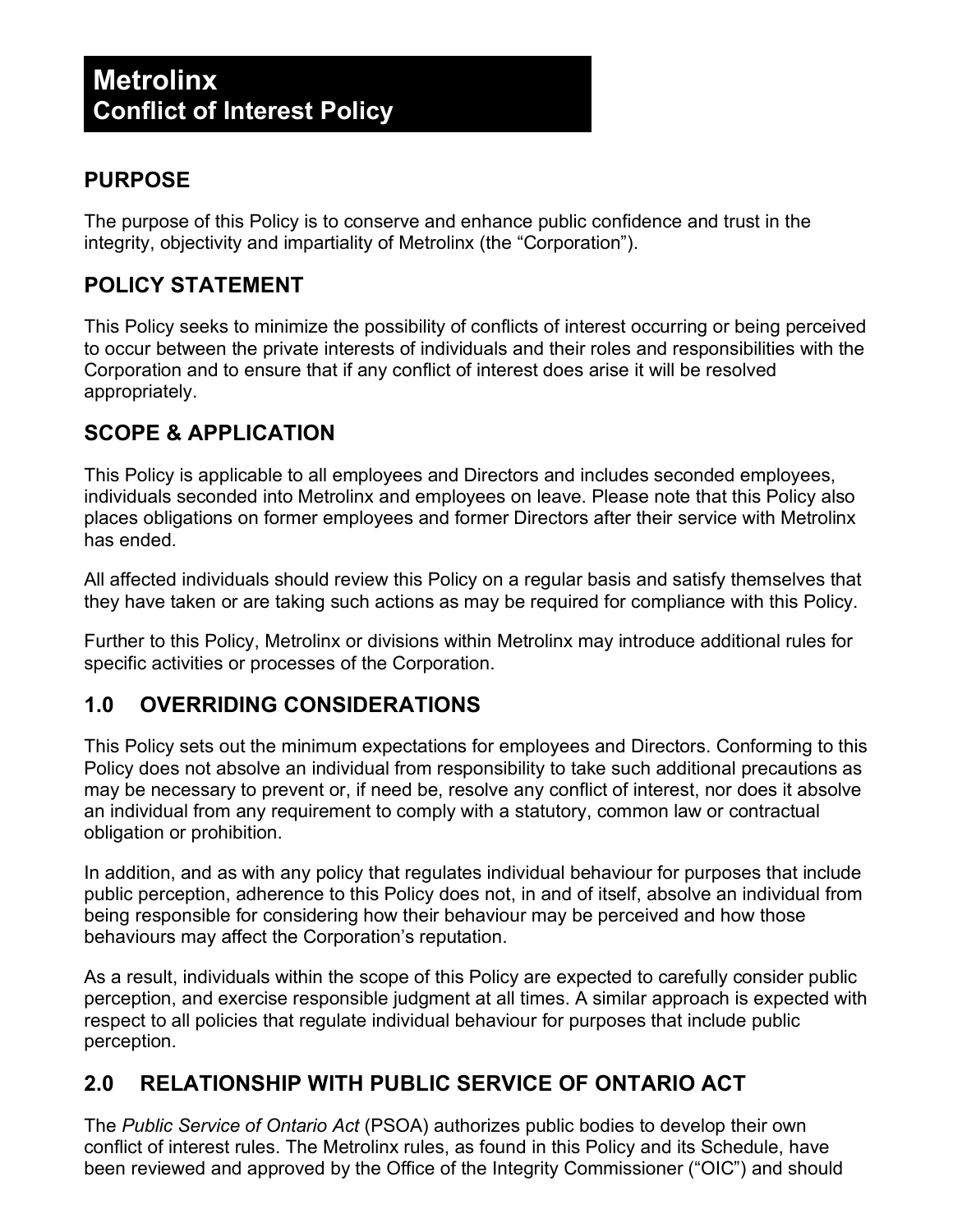be considered to be a replacement of the rules found in the PSOA and its regulations. If this Policy is inconsistent with the PSOA, the PSOA will prevail. For this purpose, such an inconsistency does not arise where the Policy exceeds the degree of ethical conduct established by the PSOA.

# **3.0 RULES FOR CURRENT EMPLOYEES**

## **3.01 GENERAL RULES AND PRINCIPLES FOR EMPLOYEES: PROHIBITIONS**

The Corporation recognizes the importance of achieving the highest standards of conduct from all employees and expects employees to conduct themselves with personal integrity, ethics, honesty and diligence in performing their duties. An employee must uphold the highest ethical standards so that public confidence and trust in the integrity, objectivity and impartiality of the Corporation are conserved and enhanced.

So as to avoid conflicts of interest, employees are required to conform to at least the following rules:

(a) An employee shall not use or attempt to use their employment by Metrolinx to directly or indirectly benefit themselves or a family member or friend.

(b) An employee shall not allow the prospect of their future employment by a person or entity to detrimentally affect the performance of their duties to Metrolinx.

(c) An employee shall not accept a gift, including a nominal gift, from anyone outside of Metrolinx unless such acceptance is consistent with section 3.02 of this Policy and the Metrolinx Gifts and Hospitality Guidelines.

(d) An employee shall not disclose confidential information obtained during the course of their employment by Metrolinx to a person or entity unless the employee is authorized to do so by law or by Metrolinx.

(e) An employee shall not use confidential information in a business or undertaking outside their work for Metrolinx.

(f) An employee shall not accept a gift directly or indirectly in exchange for disclosing confidential information, nor in any circumstances outside of those allowed by section 3.02 of this Policy and the Metrolinx Gifts and Hospitality Guidelines.

(g) When performing their duties to Metrolinx, an employee shall not give preferential treatment to any person or entity, including a person or entity in which the employee or a member of their family or a friend has a personal or private business interest.

(h) When performing their duties to Metrolinx, an employee shall endeavour to avoid creating the appearance that preferential treatment is being given to a person or entity that could benefit from it.

(i) An employee shall not offer assistance to a person or entity in dealing with Metrolinx other than assistance given in the ordinary course of the individual's employment.

(j) An employee shall not, on behalf of Metrolinx, hire their family member or friend. Additional requirements are in the Metrolinx Nepotism Policy.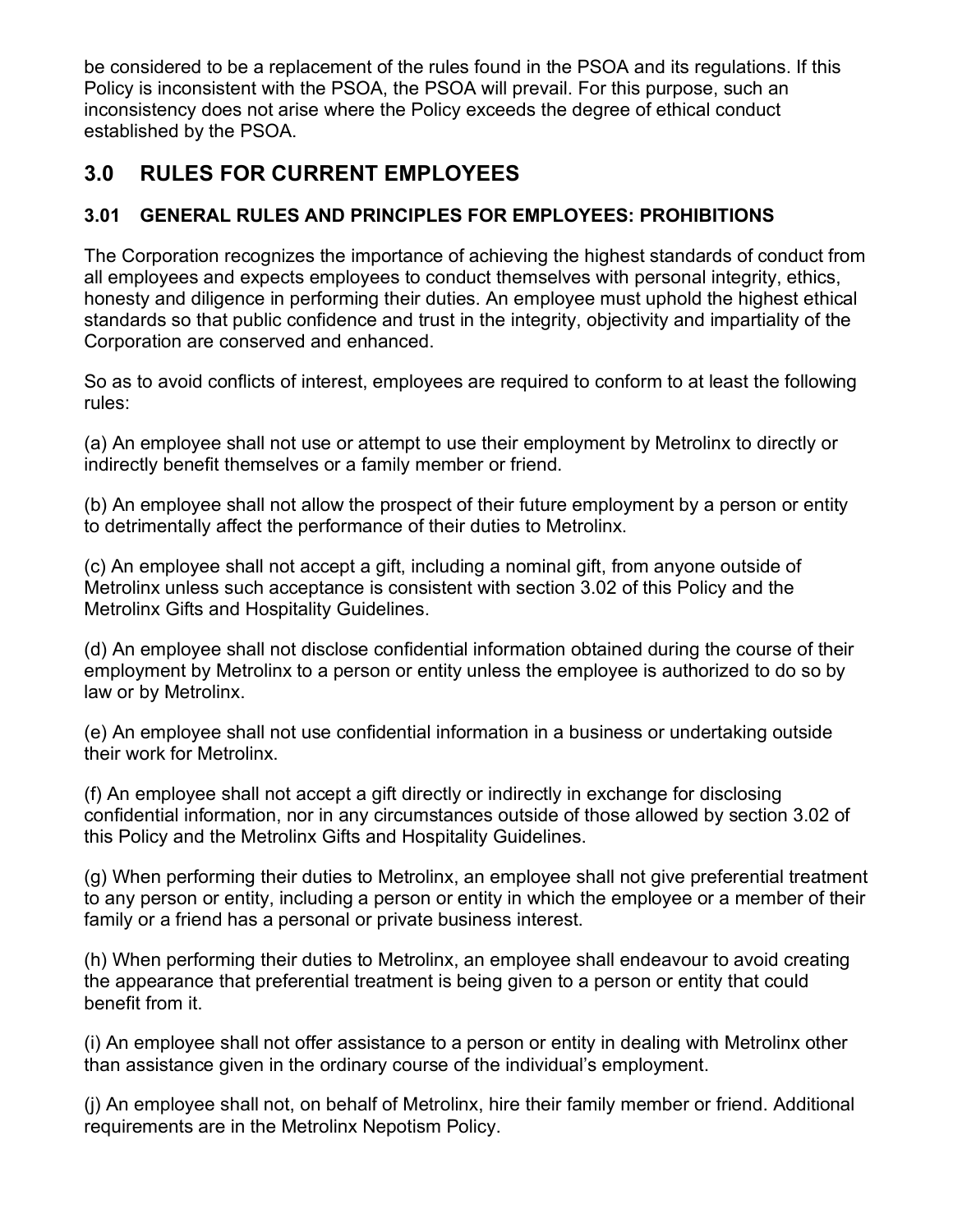(k) An employee shall not, on behalf of Metrolinx, enter into a contract with their family member or friend, or with any person or entity in which any of them has a substantial interest.

(l) An employee who hires a person on behalf of Metrolinx shall ensure that the person does not report to, or supervise the work of, the person's family member or friend. Additional requirements are in the Metrolinx Nepotism Policy.

(m) An employee who reports to, or supervises the work of, their family member or friend, shall notify Human Resources. Additional requirements are in the Metrolinx Nepotism Policy.

(n) An employee shall not become employed by or engage in a business or undertaking outside their employment by Metrolinx in any of the following circumstances:

- i. If the employee's private interests in connection with the employment or undertaking could conflict with their duties to Metrolinx;
- ii. If the employment or undertaking would interfere with the employee's ability to perform their duties to Metrolinx;
- iii. If the employment is in a professional capacity and is likely to influence or detrimentally affect the employee's ability to perform their duties to Metrolinx;
- iv. If the employment would constitute full-time employment for another person. However, this paragraph does not apply with respect to a public servant who is employed part-time by Metrolinx. This paragraph also does not apply with respect to an employee who is on an authorized leave of absence from their position, but only if the employment is not contrary to or inconsistent with the terms of the leave of absence;
- v. If, in connection with the employment or undertaking, any person would derive an advantage from the individual's employment with Metrolinx; or
- vi. If Metrolinx or government premises, equipment or supplies are used in the employment or undertaking.

(o) An employee shall not participate in decision-making by Metrolinx with respect to a matter that the employee is able to influence in the course of their duties if the employee could benefit from the decision. This does not apply if the employee obtains the prior approval of the Ethics executive to participate in decision-making by Metrolinx with respect to the matter.

(p) An employee who, in the course of their employment with Metrolinx, is a member of a body or group, shall not participate in, or attempt to influence, decision-making by the body or group with respect to a matter if the employee could benefit from the decision or if, as a result of the decision, the interests of the body or group could conflict with the interests of Metrolinx. An employee so described shall inform the body or group if the circumstances described in this prohibition exist.

The principles set forth above regarding confidential information are not to be interpreted to prevent an employee or former employee carrying out responsibilities under or in relation to any applicable Canadian federal, provincial or territorial law.

If a conflict does arise between the private interests of an employee and the responsibilities of that employee with the Corporation the conflict must be resolved in a manner satisfactory to the ethics executive.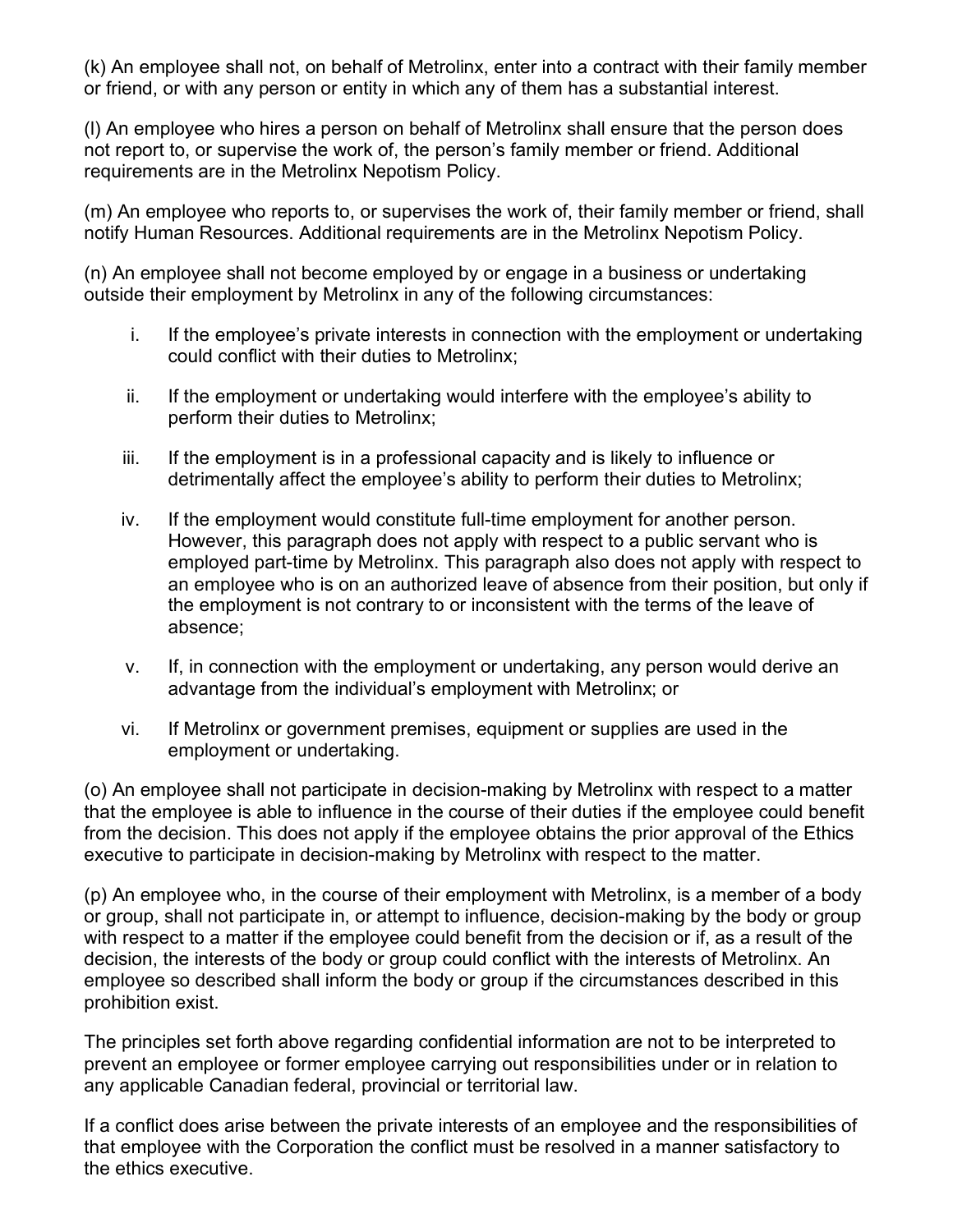#### **3.02 ADDITIONAL RULES FOR EMPLOYEES REGARDING GIFTS, HOSPITALITY AND OTHER BENEFITS**

Reasonable levels of business hospitality are useful practices in the business environment in which the Corporation operates. These practices can contribute to developing good business relationships with the various entities with which the Corporation must work to achieve its objectives and advance the public interest.

Tangible gifts of any value should be refused. This includes promotional gifts or items of nominal value. Other forms of gifts, hospitality or other benefits that could influence, or be perceived by others to influence, an employee's judgment when performing their duties for the Corporation (including a benefit to family members, friends or business associates) should also be refused.

Gifts, hospitality or other benefits should be returned or refused with reference to this Policy. Where it is not practical to decline, return or refuse a gift, hospitality or other benefit as required under this Policy, the employee must make a report on the matter to the ethics executive. On receiving such a report, the ethics executive may require that the benefit, or its reasonable equivalent, be turned over to the Corporation, devoted to charitable purposes or otherwise disposed of by the employee.

As set out in the Metrolinx Gifts and Hospitality Guidelines, attached as Schedule A, in limited circumstances, gifts and hospitality, may be accepted with (1) approval from at least the level of Vice-President and (2) notice to the ethics executive.

#### **3.03 ADDITIONAL RULES FOR EMPLOYEES REGARDING MATTERS THAT MIGHT INVOLVE THE PRIVATE SECTOR: PROACTIVE DECLARATIONS OF FINANCIAL INTERESTS AND PROHIBITIONS ON PURCHASES**

(a) The rules in this section apply to every Metrolinx employee who routinely works on one or more matters that might involve the private sector and who has access to confidential information about the matter obtained during the course of their employment by Metrolinx.

(b) "Matter that might involve the private sector" means a matter that relates to services currently provided by Metrolinx with respect to which it is possible that a private sector entity will provide all or part of the financing for the services or will provide some or all of the services.

(c) When an employee as described in 3.03(a) begins work on a matter that might involve the private sector, they shall make a declaration to the Integrity Commissioner in which they disclose the following matters respecting their financial interests:

- i. A legal or beneficial interest of the employee in securities or derivatives of corporations or governments, other than the Government of Ontario; and/or
- ii. A legal or beneficial interest of the employee in a business entity or a commercial operation or in the assets of such an entity or operation; and/or
- iii. A legal or beneficial interest of the employee in real property; and/or
- iv. A legal or beneficial interest of the employee in a mutual fund that is operated as an investment club where,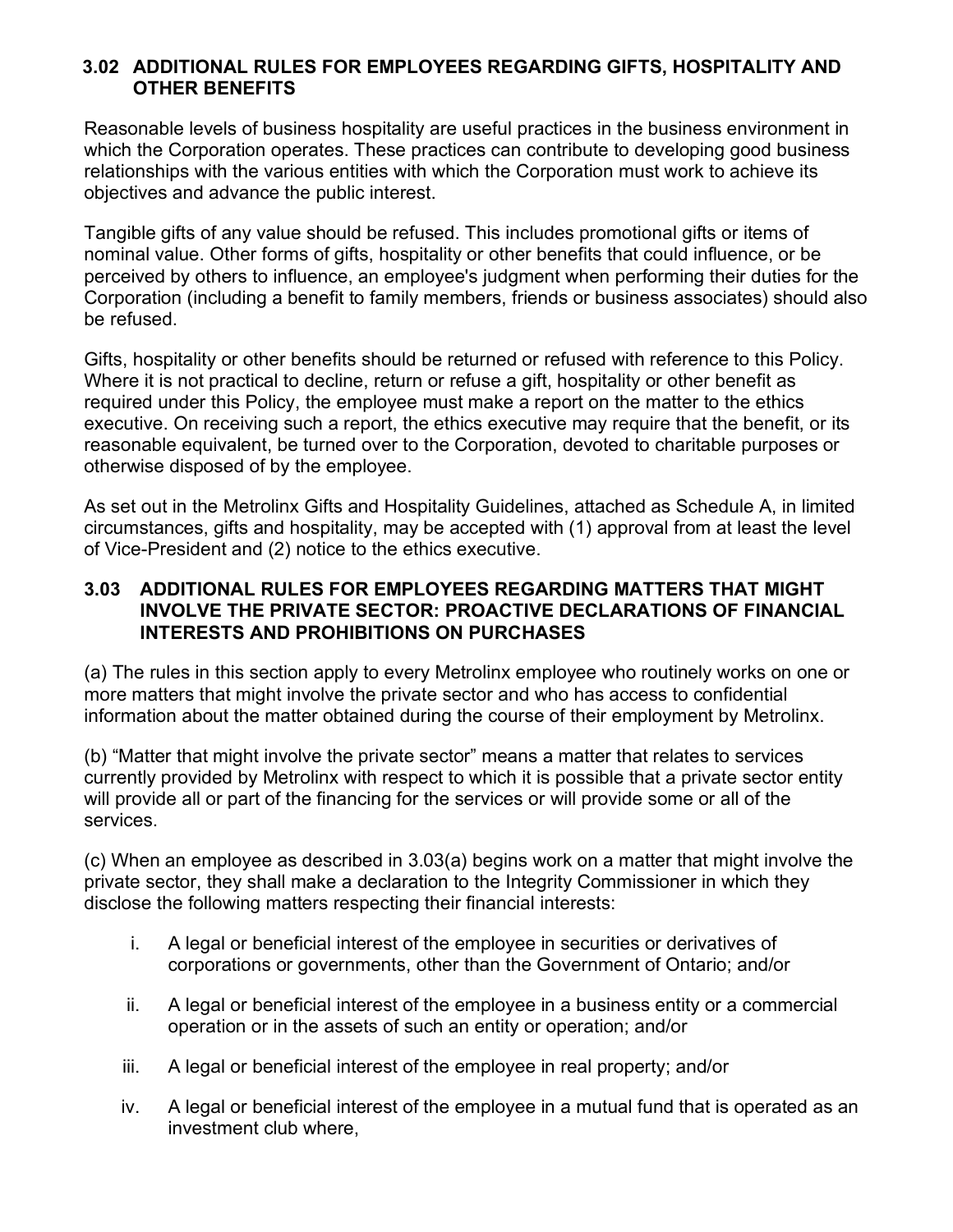- its shares or units are held by not more than 50 persons and its indebtedness has never been offered to the public; and
- it does not pay or give any remuneration for investment advice or in respect of trades in securities, except normal brokerage fees, and
- all of its members are required to make contributions in proportion to the shares or units each holds for the purpose of financing its operations.

(d) Notwithstanding the above, an employee is not required to disclose their legal or beneficial interest in any of the following:

- i. A mutual fund within the meaning of subsection 1 (1) of the *Securities Act* other than a mutual fund described at item (c) iv. of this section; and/or
- ii. Fixed-value securities issued or guaranteed by a government or a government agency; and/or
- iii. A guaranteed investment certificate or similar financial instrument issued by a financial institution entitled by law to issue such instruments; and/or
- iv. A registered pension plan, an employee benefit plan, an annuity or life insurance policy or a deferred profit-sharing plan; and/or
- v. Real property that the employee, or a member of their immediate family, uses primarily as a residence or for recreational purposes.

(e) Employees shall disclose the information required by this section, with necessary modifications, in respect of their spouse and dependent children, but only to the extent that the legal or beneficial interests of the spouse or a child could create a conflict of interest.

For this purpose, employees shall make reasonable efforts to obtain information about the financial interests described in this section of their spouse and dependent children.

(f) Affected employees shall give the Integrity Commissioner a revised declaration whenever there is a change in any of the information required to be disclosed.

(g) Employees described in section 3.03(a) of the Policy shall not purchase, or cause another person to purchase on their behalf, a legal or beneficial interest in an entity that is carrying on, or proposes to carry on, an activity relating to a matter that might involve the private sector.

However, an employee may purchase an interest in a mutual fund (within the meaning of subsection 1(1) of the *Securities Act*) that includes securities of a person or entity described in the first paragraph of this section 3.03(g) but not an interest in a mutual fund described at item (iv) of section 3.03(c) of this Policy that includes such securities.

(h) The prohibition described in the first paragraph of section 3.03(g) of this Policy ceases to have effect with respect to the matter,

- i. six months after the date on which the action in respect of the matter is completed; or
- ii. six months after the date that Metrolinx ceases to work on the matter.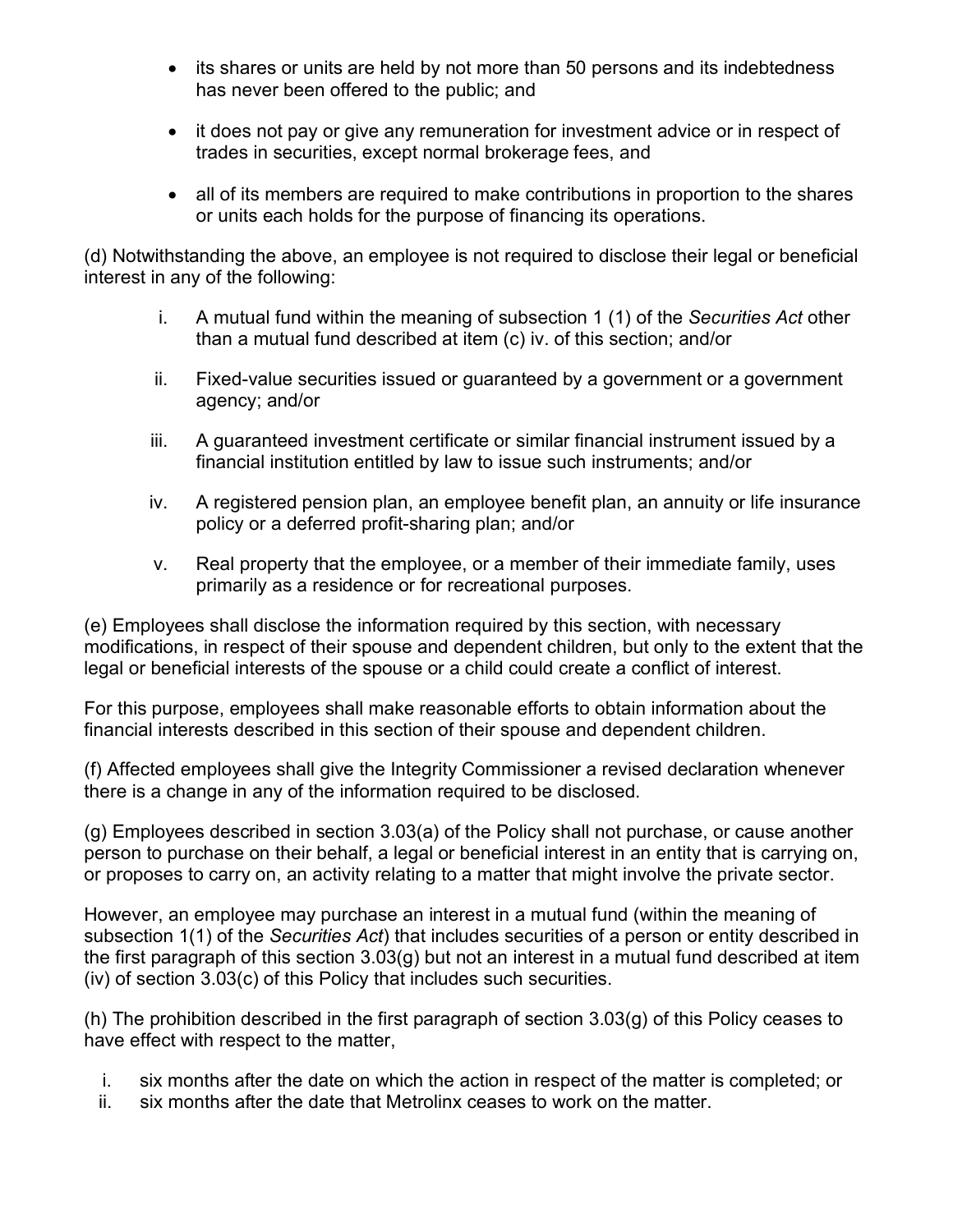## **3.04 EMPLOYEE COMPLIANCE WITH POLICY**

From time to time, the Corporation shall establish procedures to monitor and help ensure employee compliance with the Policy. These procedures will include an annual written review and attestation completed by all employees at or above the Manager level, who were also at or above that level in the preceding calendar year, in which each such employee confirms that: (a) they have read the Policy and Guidelines as at the date of attestation; (b) they are unaware of any potential conflict of interest other than those specifically set out in the completed attestation; and (c) they were in compliance with the Policy and Guidelines in the preceding calendar year.

An employee who fails to comply with this Policy may be subject to disciplinary measures. Disciplinary measures may include termination of employment

## **4.0 RULES FOR FORMER EMPLOYEES**

### **4.01 POST-SERVICE RESTRICTIONS FOR ALL FORMER EMPLOYEES**

### Counsel or Advice

In addition to any applicable restrictions set out in section 4.02 of this Policy, a former employee, after cessation of employment with the Corporation, either personally or through or on behalf of any other person or entity, where that employee advised the Corporation on a particular proceeding, negotiation or transaction, must not advise any other person or entity in connection with that proceeding, negotiation or transaction unless the Corporation ceases to be involved in the proceeding, negotiation or transaction.

### Preferential Treatment and Privileged Access

A former employee shall not seek preferential treatment by, or privileged access to, public servants who work in a minister's office, a ministry or a public body, including Metrolinx employees and Directors.

### Confidential Information

A former employee shall not use confidential information in a business or undertaking. A former employee shall not disclose confidential information obtained during the course of their employment by the Corporation to a person or entity unless the former employee is authorized to do so by law or by the Corporation.

Determinations with respect to post-service restrictions, for former and current employees, are appropriately made by the Commissioner.

### **4.02 ADDITIONAL POST-SERVICE RESTRICTIONS FOR FORMER RESTRICTED EMPLOYEES**

Notwithstanding and in addition to any other provision in this Policy, Restricted Employees shall not, within a period of one year after cessation of employment with the Corporation:

(a) Accept employment with a public body, person, private sector organization or other entity (collectively "Prohibited Entities" and individually a "Prohibited Entity"), serve as a member of the board of directors or other governing body of a Prohibited Entity, or provide services or advice to a Prohibited Entity, where that Restricted Employee has,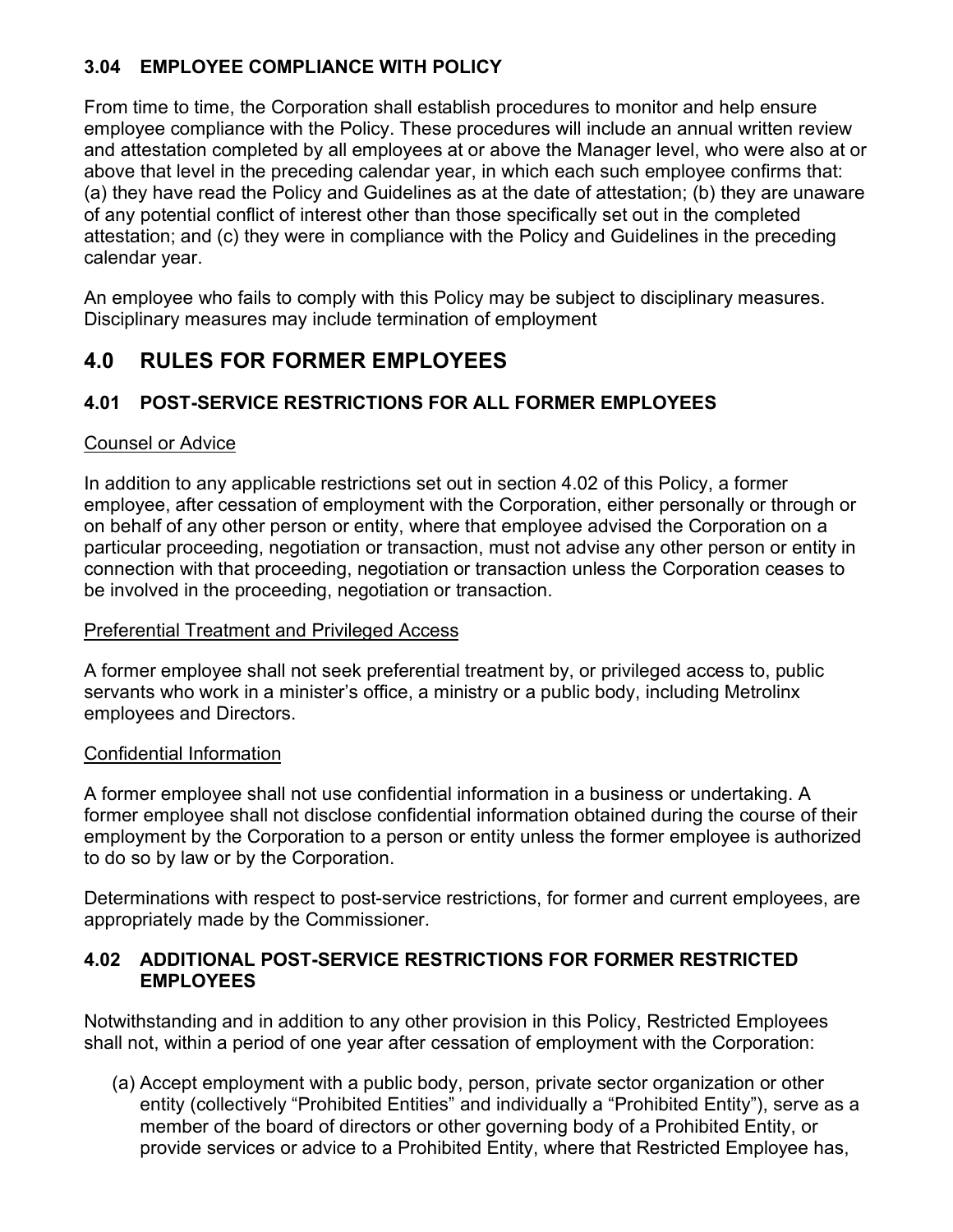at any time during the immediate one year preceding their cessation of employment, on behalf of the Corporation:

- i. had a substantial involvement with that Prohibited Entity on a material proceeding, initiative or transaction of ongoing interest to the Corporation; and
- ii. had access to confidential information that, if disclosed to that Prohibited Entity, could result in harm to the Corporation or could give that Prohibited Entity an unfair advantage in relation to one or more third parties; or
- (b) On behalf of a public body or another person or entity, lobby an employee or Director of the Corporation.

Requests for determinations with respect to post-service restrictions, for former and current employees, should be made to the Commissioner.

## **5.0 RULES FOR DIRECTORS AND FORMER DIRECTORS**

### **5.01 GENERAL RULES AND PRINCIPLES FOR DIRECTORS**

Directors shall maintain the highest standards of ethical behaviour and business conduct in the performance and exercise of their responsibilities as Directors of the Corporation or when otherwise representing the Corporation, so that public confidence and trust in the integrity, objectivity and impartiality of the Corporation are conserved and enhanced.

So as to avoid conflicts of interest, Directors are required to conform to the following rules:

(a) A Director shall not use or attempt to use their Metrolinx appointment to directly or indirectly benefit themselves or a family member or friend.

(b) A Director shall not allow the prospect of their future appointment or employment by a person or entity to detrimentally affect the performance of their duties to Metrolinx.

(c) A Director shall not accept a gift, including a nominal gift, from anyone outside of Metrolinx unless such acceptance is consistent with section 5.02 of this Policy.

(d) A Director shall not disclose confidential information obtained during the course of their Metrolinx appointment to a person or entity unless the Director is authorized to do so by law or by Metrolinx.

(e) A Director shall not use confidential information in a business or undertaking outside of their Metrolinx appointment.

(f) A Director shall not accept a gift directly or indirectly in exchange for disclosing confidential information, nor in any circumstances outside of those that are consistent with section 5.02 of this Policy.

(g) When performing their duties to Metrolinx, a Director shall not give preferential treatment to any person or entity, including a person or entity in which the Director or a member of their family or a friend has an interest.

(h) When performing their duties to Metrolinx, a Director shall endeavour to avoid creating the appearance that preferential treatment is being given to a person or entity that could benefit from it.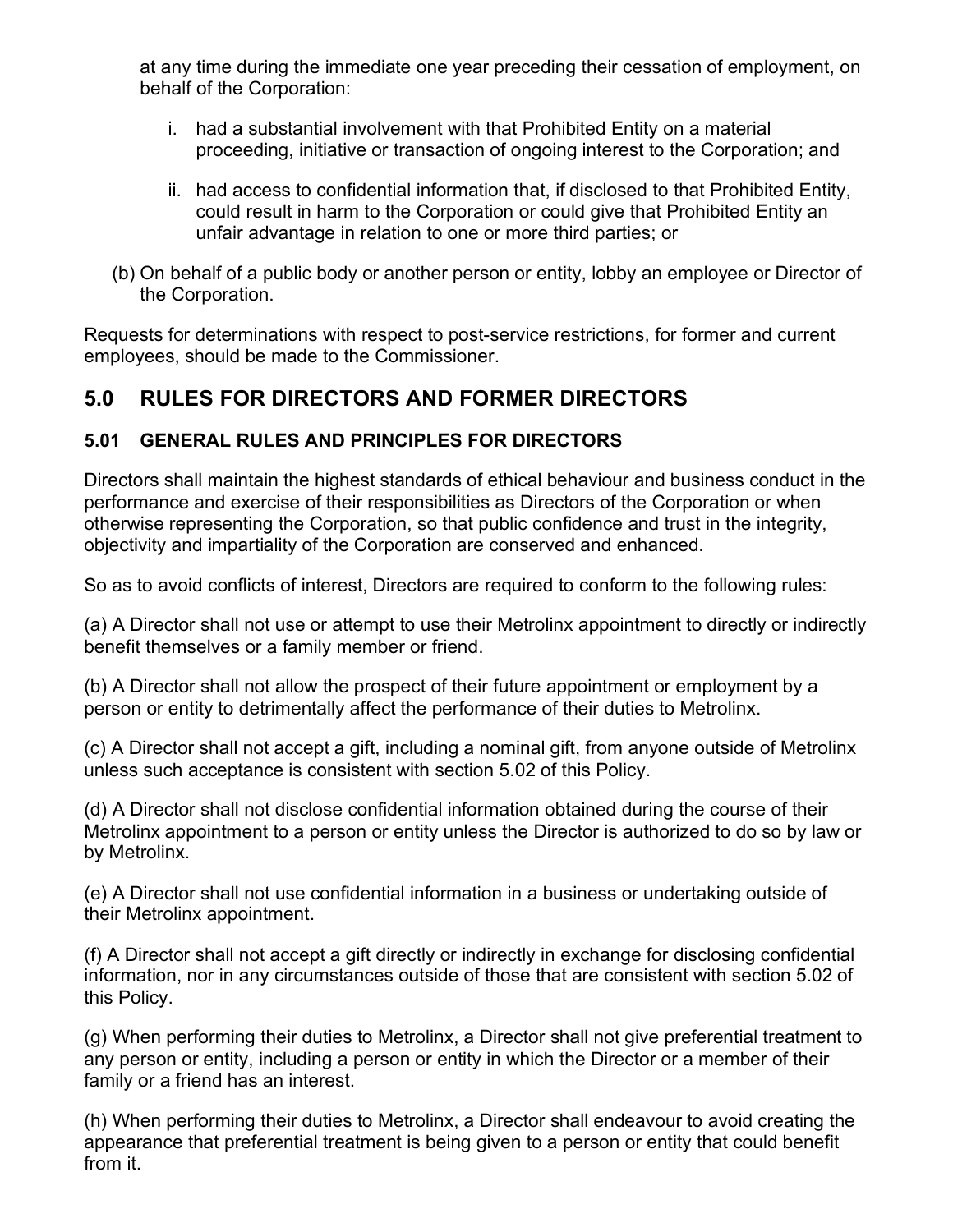(i) A Director shall not offer assistance to a person or entity in dealing with Metrolinx other than assistance given in the ordinary course of the individual's appointment.

(j) A Director shall not, on behalf of Metrolinx, cause or influence the hiring or appointment of their family member or friend.

(k) A Director shall not, on behalf of Metrolinx, cause or influence the entering into a contract with their family member or friend, or with any person or entity in which any of them has a substantial interest.

(l) A Director shall not become employed by or engage in a business or undertaking outside their Metrolinx appointment in any of the following circumstances:

- i. If the Director's private interests in connection with the employment or undertaking could conflict with their duties to Metrolinx;
- ii. If the employment or undertaking would interfere with the Director's ability to perform their duties to Metrolinx;
- iii. If the employment or engagement is in a professional capacity and is likely to influence or detrimentally affect the Director's ability to perform their duties to Metrolinx;
- iv. If, in connection with the employment or undertaking, any person would derive an advantage from the individual's Metrolinx appointment; or
- v. If Metrolinx or government premises, equipment or supplies are used in the employment or undertaking.

(m) A Director shall not participate in decision-making by Metrolinx with respect to a matter that the Director is able to influence in the course of their duties if the Director could benefit from the decision. This does not apply if the Director obtains the prior approval of their Ethics executive to participate in decision-making by Metrolinx respect to the matter.

(n) An Director who, in the course of their Metrolinx appointment, is a member of a body or group, shall not participate in, or attempt to influence, decision-making by the body or group with respect to a matter if the Director could benefit from the decision or if, as a result of the decision, the interests of the body or group could conflict with the interests of Metrolinx. A Director so described shall inform the body or group if the circumstances described in this prohibition exist.

(o) A Director shall not participate in or attempt to influence a decision of the Board in respect of which the Director, their family member or friend could personally benefit.

(p) in accordance with the Ontario *Business Corporations Act* conflict of interest provisions, incorporated by reference in the *Metrolinx Act,* a Director who:

- i. is a party to a material contract or transaction or proposed material contract or transaction with the corporation; or
- ii. is a director or officer of, or has a material interest in, any person who is a party to a material contract or transaction or proposed material contract or transaction with the Corporation,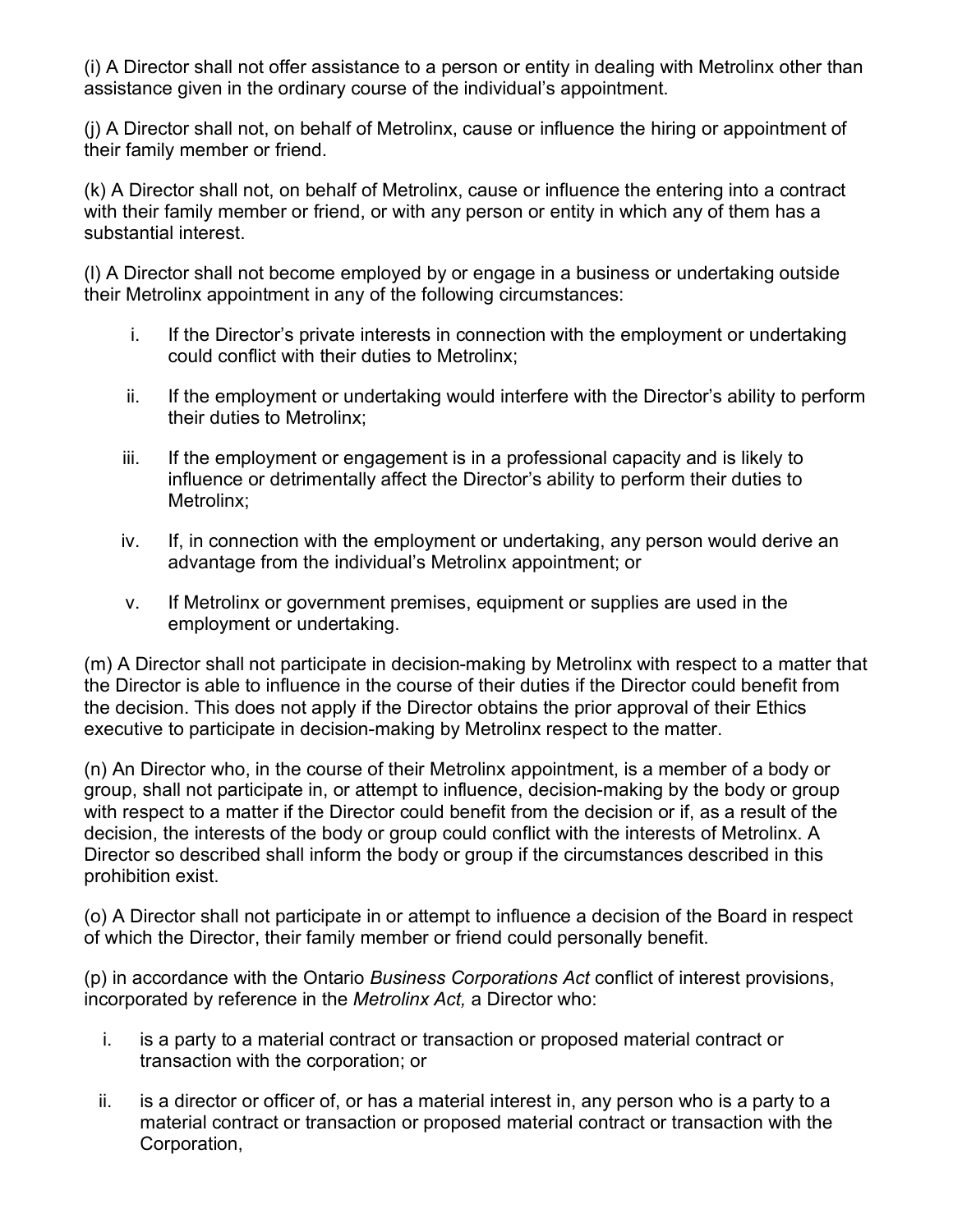shall disclose in writing to the corporation, through the Chair, or request to have entered in the minutes of meetings of Directors the nature and extent of his interest in accordance with section 7.02 below.

Further, such a Director shall not attend any part of a meeting of Directors during which the material contract or transaction is discussed and shall not vote on any resolution to approve the contract or transaction.

The principles set forth in section 5.01 are not to be interpreted to prevent a Director or former Director carrying out their responsibilities under applicable law.

#### **5.02 RULES FOR DIRECTORS REGARDING GIFTS, HOSPITALITY AND OTHER BENEFITS**

Reasonable levels of business hospitality are useful practise in the business environment in which the Corporation operates. These practises can contribute to developing good business relationships with the various entities through which the Corporation must work to achieve its objectives and advance the public interest.

Tangible gifts, including those with a nominal value, should be refused. Where a gift, hospitality, favour or other benefit could influence, or be perceived by others to influence, a Director's judgment when performing their duties for the Corporation (including a benefit to family members, friends or business associates), it should be refused.

A Director shall not solicit or accept any gift, hospitality or other benefit arising out of any activity associated with their responsibilities with the Corporation unless it is provided by the Corporation.

Where it is not practical to decline a gift, hospitality or other benefit that is prohibited under this Policy, the Director must make a report on the matter to the ethics executive. On receiving such a report, the ethics executive may require that the benefit, or its reasonable equivalent, be turned over to the Corporation, devoted to charitable purposes or otherwise disposed of by the Director.

### **5.03 RULES FOR FORMER DIRECTORS**

A former Director, after cessation of appointment with the Corporation, either personally or through or on behalf of any other person or entity, where that Director advised the Corporation on a particular proceeding, negotiation or transaction, must not advise any other person or entity in connection with that proceeding, negotiation or transaction unless the Corporation ceases to be involved in the proceeding, negotiation or transaction.

A former Director must not, after cessation of their appointment, seek preferential treatment by, or privileged access to, public servants who work in a minister's office, a ministry or a public body, including Metrolinx employees or Directors.

Directors shall not, within a period of one year after cessation of their appointment with the Corporation:

a. Accept employment with another public body, person, private sector organization or other entity (collectively "Prohibited Entities" and individually a "Prohibited Entity"), serve as a member of the board of directors or other governing body of a Prohibited Entity, or provide services or advice to a Prohibited Entity, where that Director had, at any time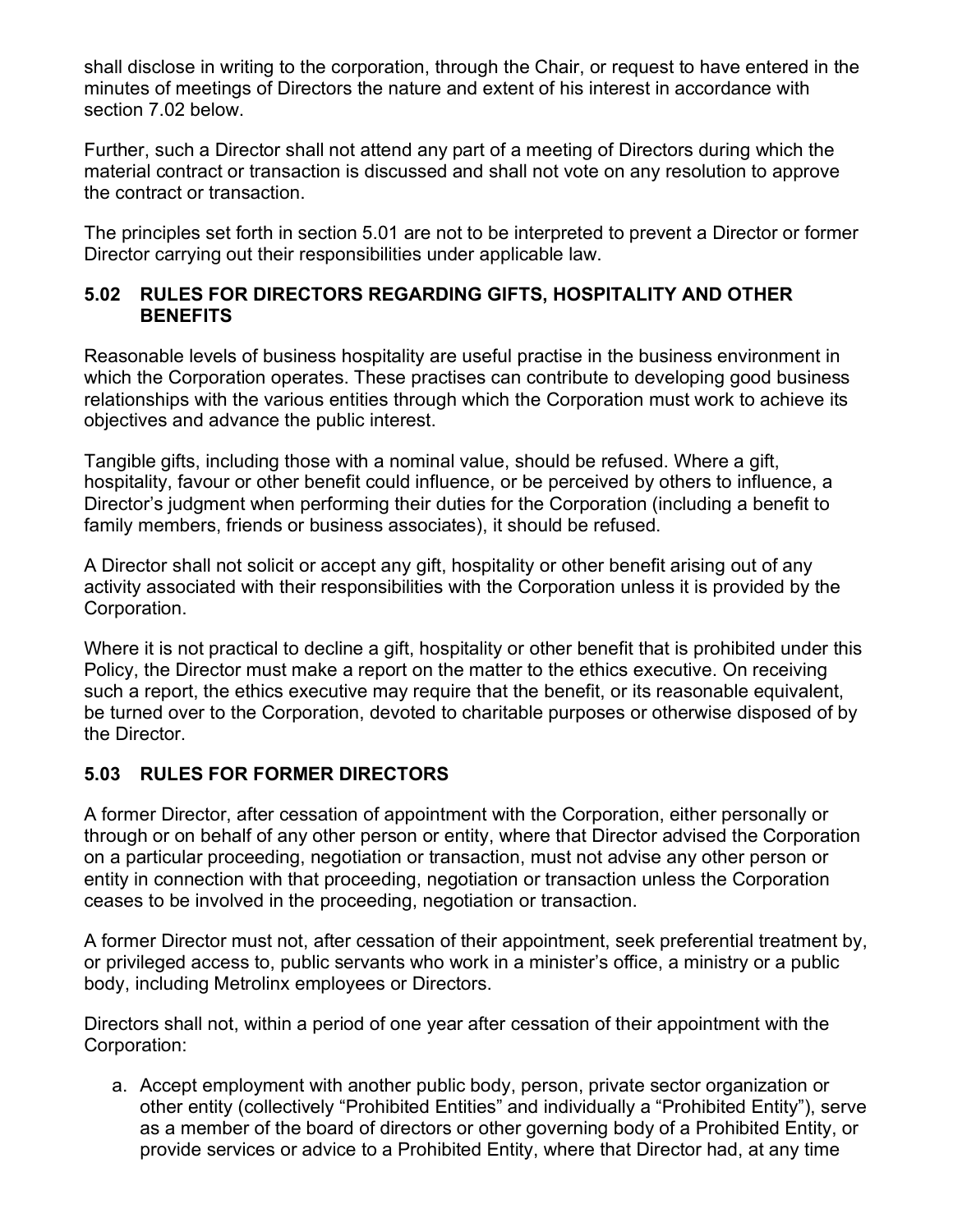during the immediate one year preceding the cessation of their appointment, on behalf of the Corporation:

- i. had a substantial involvement with that Prohibited Entity on a material proceeding, initiative or transaction of ongoing interest to the Corporation; and
- ii. had access to confidential information that, if disclosed to that Prohibited Entity, could result in harm to the Corporation or could give that Prohibited Entity an unfair advantage in relation to one or more third parties; or
- b. On behalf of a public body or another person or entity, lobby an employee or Director of the Corporation.

#### Confidential Information

A former Director shall not use confidential information in a business or undertaking. A former Director shall not disclose confidential information obtained during the course of their appointment to the Corporation to a person or entity unless the former Director is authorized to do so by law or by the Corporation.

Requests for determinations with respect to post-service restrictions, for former and current Directors, should be made to the Commissioner.

#### **5.04 RULES FOR DIRECTORS REGARDING OUTSIDE FINANCIAL INTERESTS**

In this section, "matter that might involve the private sector" means a matter that relates to services currently provided under a program or initiative of the Corporation with respect to which it is possible that a private sector entity will provide all or part of the financing for the services or will provide some or all of the services.

Subject to the clarification below, when a Director begins work on a matter that might involve the private sector, as defined above, they must make a financial declaration to the Commissioner in the manner prescribed for employees in section 3.03. They will also be subject to the restrictions on certain purchases as set out in section 3.03.

For greater clarity, the section 3.03 requirements apply only to a Director who routinely considered matters that might involve the private sector and who has access to confidential information about the matter obtained during the course of a Director's appointment. This restriction applies both during a Director's appointment with the Corporation and for six months after the matter is completed, or for six months after the date the matter ceases to be under consideration by the Corporation.

## **6.0 ETHICS EXECUTIVE**

### **6.01 ROLE OF THE ETHICS EXECUTIVE**

The role of the ethics executives is to:

- (a) Promote the ethical conduct of employees and Directors;
- (b) Ensure that employees and Directors are familiar with this Policy;
- (c) Determine whether a conflict of interest contrary to this Policy exists; and
- (d) Provide advice to employees and Directors about the application of this Policy.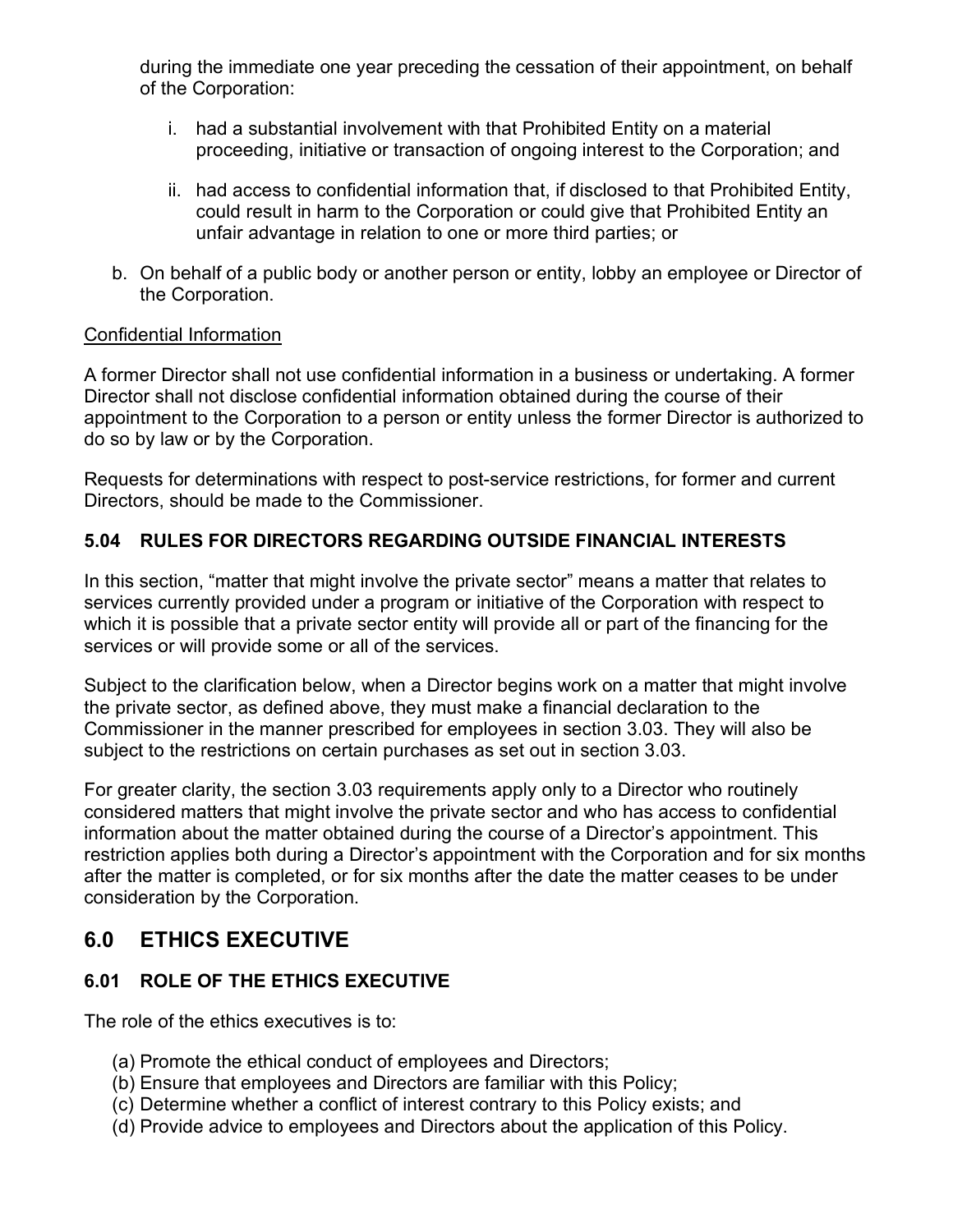Employees and Directors may seek the advice of the appropriate ethics executive on the application of this Policy to them. The ethics executive may seek the advice of or refer a matter to the Integrity Commissioner.

## **6.02 POWERS AND DUTIES**

If the ethics executive for employees or for Directors receives a request for a determination, a notification of a conflict of interest, or otherwise has concerns that this Policy has been or will be contravened by an employee or Director, they may make such enquiries as they consider appropriate in the circumstances. Depending on the circumstances, the ethics executive may alternatively refer the matter to the Commissioner. Matters regarding post-service restrictions should always be referred to the Commissioner.

Where a breach of the Policy is found, the ethics executive must give directions to address the actual or potential conflict of interest. Employees and Directors must comply with the ethics executive's directions, including those of the Commissioner.

### **6.03 DETERMINATIONS**

Under the PSOA, the Ethics executive has broad powers to make a determination on any matter brought to their attention, and give any direction that the ethics executive considers appropriate in order to address the conflict of interest. For example, following the ethics executive's determination of a conflict of interest or other breach under this Policy, they may, among other possibilities:

- a. Determine that an employee be transferred to another position, assigned other duties, or temporarily be relieved of duties in order to avoid or remedy the actual or potential breach;
- b. Direct that the employee or Director transfer ownership or control of an asset to a neutral third party in order to avoid a conflict of interest; and/or
- c. Direct disciplinary measures, including suspension or dismissal, or require that an employee's or Director's resignation be accepted.

In addition, a breach of this Policy by a Director, as determined by the ethics executive or the Commissioner, as the case may be, shall be reported to the Minister of Transportation.

A more complete description of the role, rights and responsibilities of the ethics executive, and potential consequences of a finding of a conflict of interest or other breach of this Policy, the PSOA or its Regulations, is contained in the PSOA and its Regulations.

## **7.0 REPORTING REQUIREMENTS**

### **7.01 EMPLOYEE REPORTING OF A CONFLICT OF INTEREST**

All Employees must report a conflict of interest situation to the ethics executive. The employee's report must clearly identify the nature of the conflict of interest.

The ethics executive may address the outside activity or interest, and require that it be curtailed, modified or stopped. The ethics executive may place restrictions on the employee's duties; for example, recusals from certain activities or screening of decisions.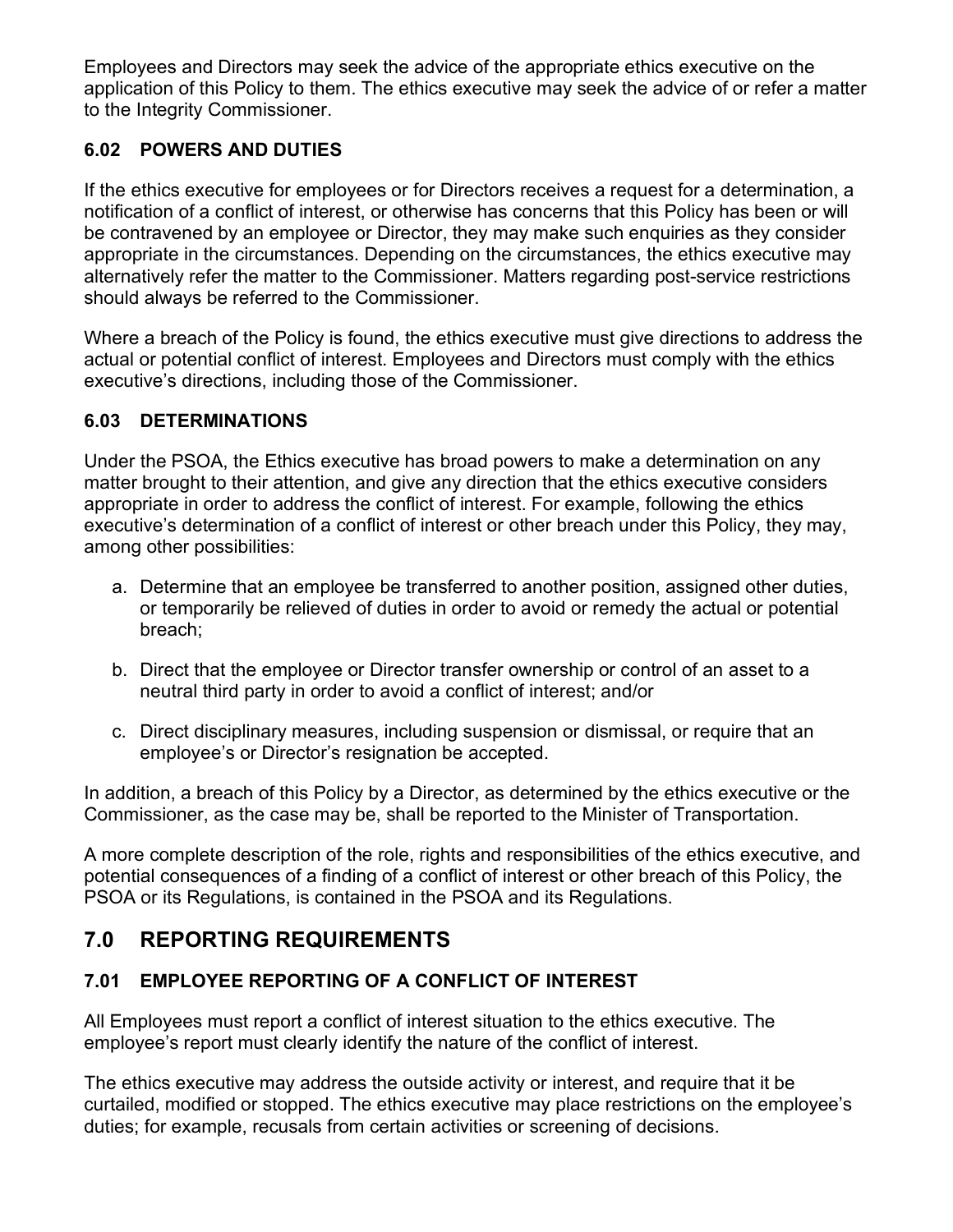### **7.02 DECLARATION OF A CONFLICT OF INTEREST BY A DIRECTOR**

Directors are responsible for identifying actual and perceived conflicts of interest. Once a Director becomes aware of a conflict of interest, it is their duty to report it as follows:

- (a) Where a Director has a conflict of interest:
	- i. The Director shall declare the conflict of interest to the Chair of the Board, as well as to the Chair of the Committee for the meeting at which the matter that is the subject of the Director's conflict arises, at the earliest opportunity, prior to discussion or decision on the matter by the Board or Committee. If the Chair of the Board is absent at such meeting, the Committee Chair shall report the conflict to the Board Chair at the first opportunity. The Director shall disclose the nature and extent of the interest and to the extent to which the interest or information is within their knowledge or control. The Director shall further disclose any steps they have taken to mitigate the conflict of interest.
	- ii. If the Director was not then interested in the proposed contract or transaction at the time that it is considered by the Board, they shall declare the conflict at the first meeting after they became so interested.
- iii. If the person who is interested in a contract or transaction later becomes a Director, they shall declare the conflict at the first meeting after they became a Director.
- iv. Any declared conflicts will be noted in the meeting minutes. Directors shall follow-up in writing to the Chair of the Board in a timely manner regarding specific conflicts of interest disclosed during Board or Committee meetings. The written disclosure should address the specific matter, nature and extent of the conflict and the steps taken by the Director to mitigate and manage the conflict situation.
- (b) Directors have an obligation to update their conflict declarations and keep the Chair of the Board apprised of changes in their situations impacting any conflict of interest. The Corporate Secretary's office maintains a register of such conflicts so declared.
- (c) In addition to declaring the conflict at any meeting at which the conflict may arise, if the Chair of the Board has a personal or pecuniary interest that could raise an issue of conflict of interest under this Policy, the Chair shall also declare any conflict of interest to the Commissioner. The Chair shall disclose the nature and extent of the conflict of interest and the extent to which the interest or information is within his knowledge or control. The Chair shall further disclose any steps they have taken to mitigate the conflict of interest.

## **8.0 RECORDS AND DISTRIBUTION**

### **8.01 RECORDS OF CONFLICT OF INTEREST DECLARATIONS**

Human Resources shall maintain records of employee declarations of possible conflicts of interest as follows:

- a. The declaration itself, the resolution of the declaration, and any documents leading to that resolution, in files that are dedicated to PSOA matters;
- b. The declaration itself and its resolution in the employee's employee file; and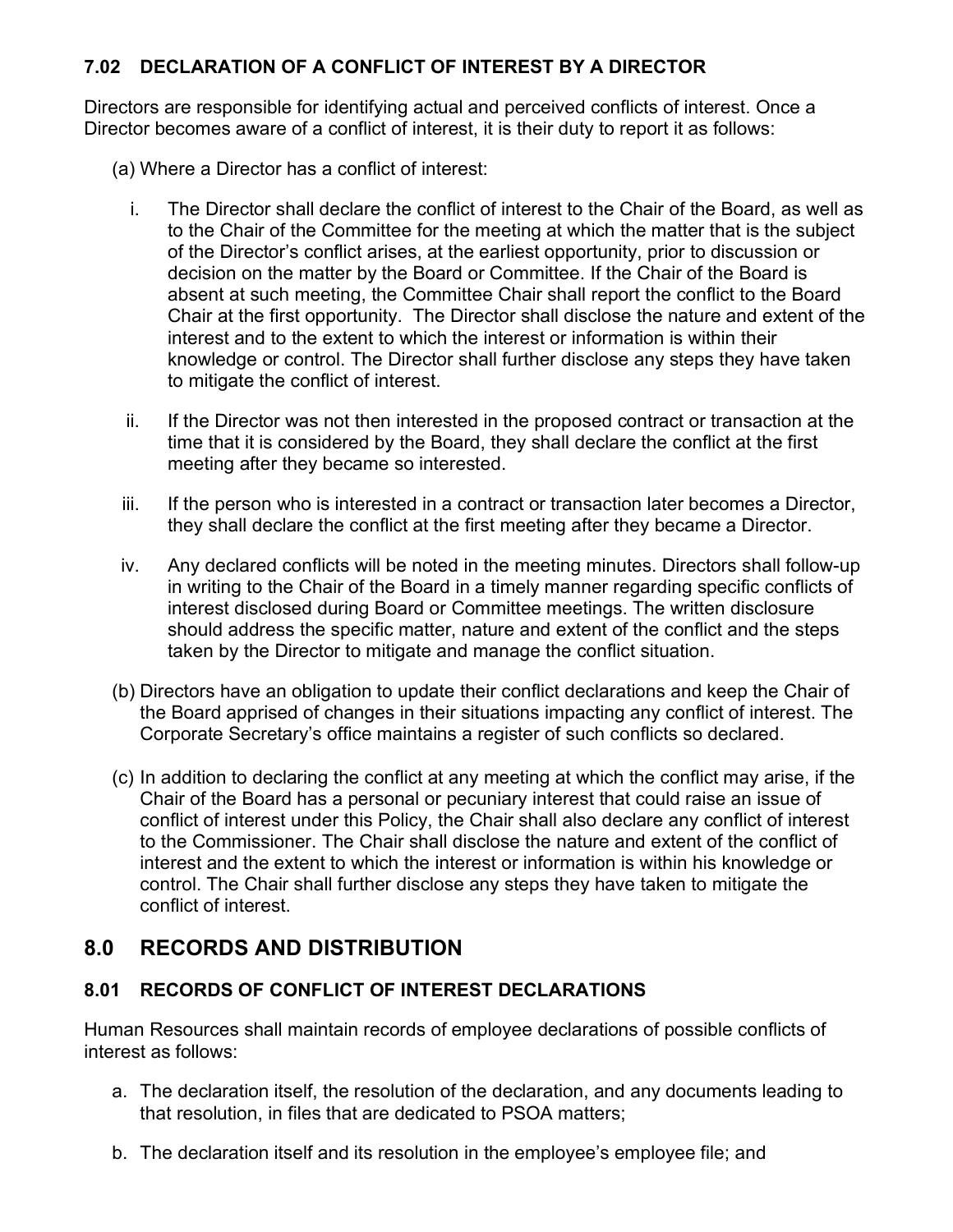c. An electronic summary of declarations and their resolutions.

Items (a) and (b) shall be maintained for the period of time that is determined by Corporate Records and Information Management for Human Resources records.

Records pertaining to Director conflicts of interest shall be maintained by the Corporate Secretary's office.

#### **8.02 DISTRIBUTION OF CONFLICT OF INTEREST DETERMINATIONS**

Where the ethics executive for employees has determined that an employee is in a conflict of interest, Human Resources shall share with Procurement a summary of the conflict and its resolution. In recognition of the confidential nature of this information, only such information as may be required for Procurement to enforce the resolution, with respect to its processes, shall be shared.

### **REFERENCES**

#### **METROLINX POLICIES**

Code of Business Conduct and Ethical Employee Behaviour Code of Business Conduct and Ethical Behaviour for Directors Political Activity Policy Disclosure of Wrongdoing Policy Nepotism Policy Meals, Expenses and Accommodation Policy

### **STATUTES, REGULATIONS AND DIRECTIVES**

*Public Service of Ontario Act*, 2006, S.O. 2006 Regulation 381/07: Conflict of Interest Rules for Public Servants (Ministry) and Former Public Servants (Ministry) Travel, Meals and Expenses Directive

### **DEFINITIONS**

In this Policy, the following words or phrases are defined as follows:

"**Board**" means the Board of Directors of the Corporation.

"**Chair**" means the Chair of the Board.

"**Chief Executive Officer (CEO)**" means the President & Chief Executive Officer of the Corporation.

"**Confidential Information**" means information that is not available to the public, including third-party confidential information in the custody or control of the Corporation, and that, if disclosed, could result in harm to the Crown or the Corporation, or could give the person to whom it is disclosed an advantage.

"**Conflict of Interest**" or "**Conflict**" means a situation or potential situation in which private interests may influence, or, in the opinion of the ethics executive, be reasonably perceived by others to influence, an employee's, or Director's, judgment when performing their duties for the Corporation.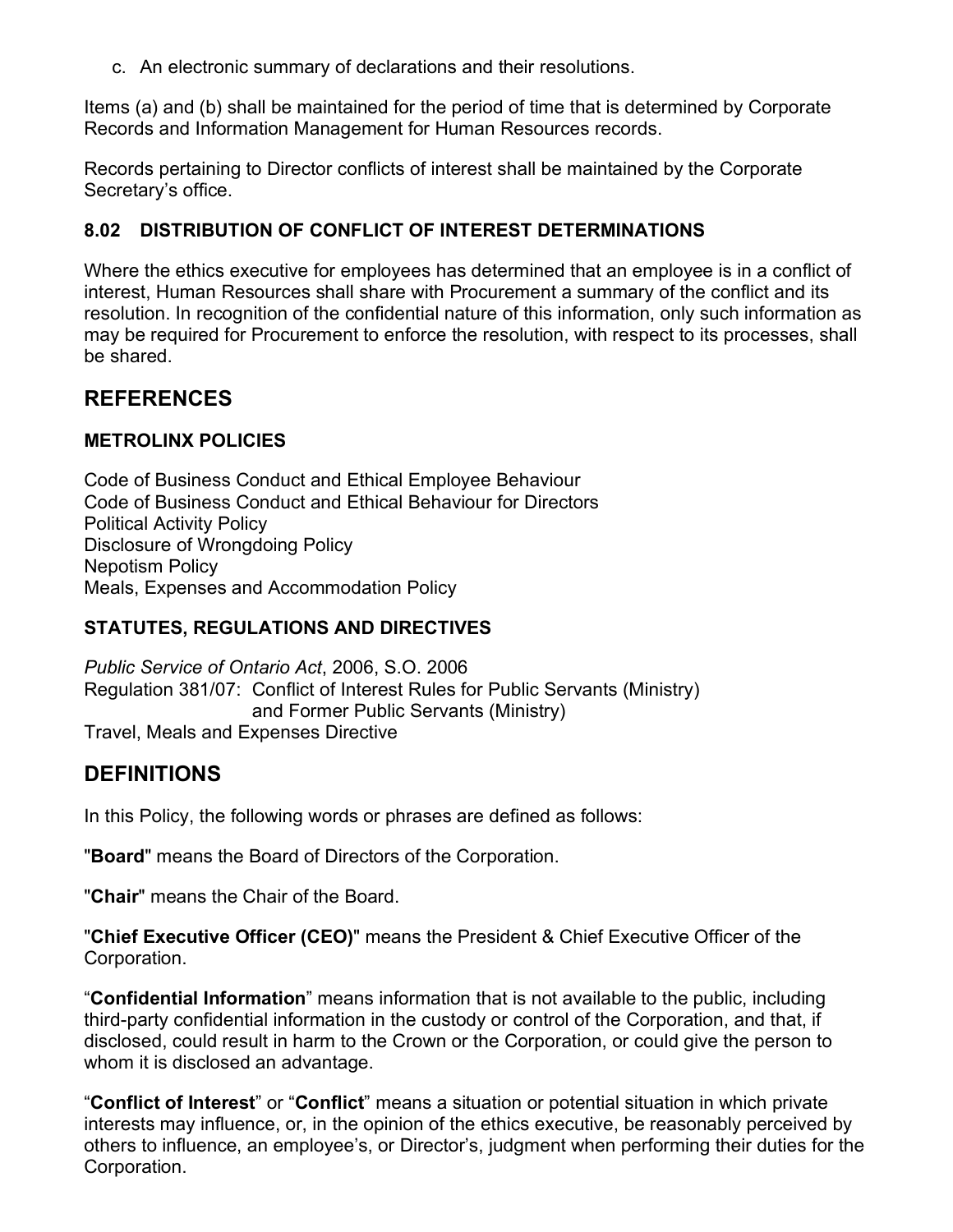All conflicts of interest arise from perception. For this purpose, the question before the Ethics executive will be whether or not a reasonable person would perceive a conflict of interest between the outside interest and the employee's or Director's judgment. The decision as to whether or not a perceived conflict exists will include some degree of subjectivity. The decision would take into account the facts of the outside interest and of the employee's/Director's role, rather than an alternative scenario that might be imagined, speculated or misperceived. In other words, it is the conflict itself that may or may not be perceived, rather than the underlying facts.

"**Commissioner**" means the Integrity Commissioner appointed under the PSOA and its Regulations.

"**Corporation"** means Metrolinx.

"**Director**" means any individual who is a member of the Board of Directors.

"**Employee**" means any employee of the Corporation, whether full or part-time, whether employed for an indefinite, fixed or otherwise limited term, and includes individuals either seconded to the Corporation from another employer, seconded to another employer from the Corporation or on a leave of absence, subject to the terms of the leave or secondment.

"**Ethics Executive**" means (a) for employees (apart from the CEO), the Chief Executive Officer; (b) for the Chief Executive Officer, the Integrity Commissioner; (c) for the Chair, the Integrity Commissioner; (d) for all other Directors, the Chair; (e) for former employees and Directors, the Integrity Commissioner; and (f) for all matters regarding post-service restrictions, including determinations for current employees and current Directors, the Integrity Commissioner.

"**Family Member**" means a family member as defined by the Metrolinx Nepotism Policy, being a parent, spouse, aunt, parent-in-law, sibling, uncle, step-parent, sibling-in-law, niece, child, half-sibling, nephew, child-in-law, grandparent, first cousin, step-child, or grandchild.

"**Gift**" includes any benefit, favour or hospitality of any kind that is offered from outside of Metrolinx in a business context.

"**Private Interest**" means an employee's or Director's interest that is distinct from her or his relationship with Metrolinx. That interest may be in the form of a personal interest or a private business:

**"Personal Interest"** means an employee's or Director's non-pecuniary commitment, obligation, duty or goal that is distinct from her or his relationship with Metrolinx. A personal interest and a private business interest are both outside interests or outside activities that might influence, or be perceived to influence, an employee's or Director's judgment on behalf of Metrolinx. Unlike a private business interest, a personal interest is primarily of a non-financial nature. For example, an employee's commitments and obligations to a family member constitute a personal interest. Should the employee report to, or have their work supervised by, that family member, they will be in a conflict of interest, as explained further at section 3.01(l) of this Policy and in the Metrolinx Nepotism Policy. For example, an employee's commitment or obligation to an organization that takes public positions on Metrolinx activities may be in a conflict as a result of that personal interest. Whether they are in a conflict will depend also on their role within Metrolinx.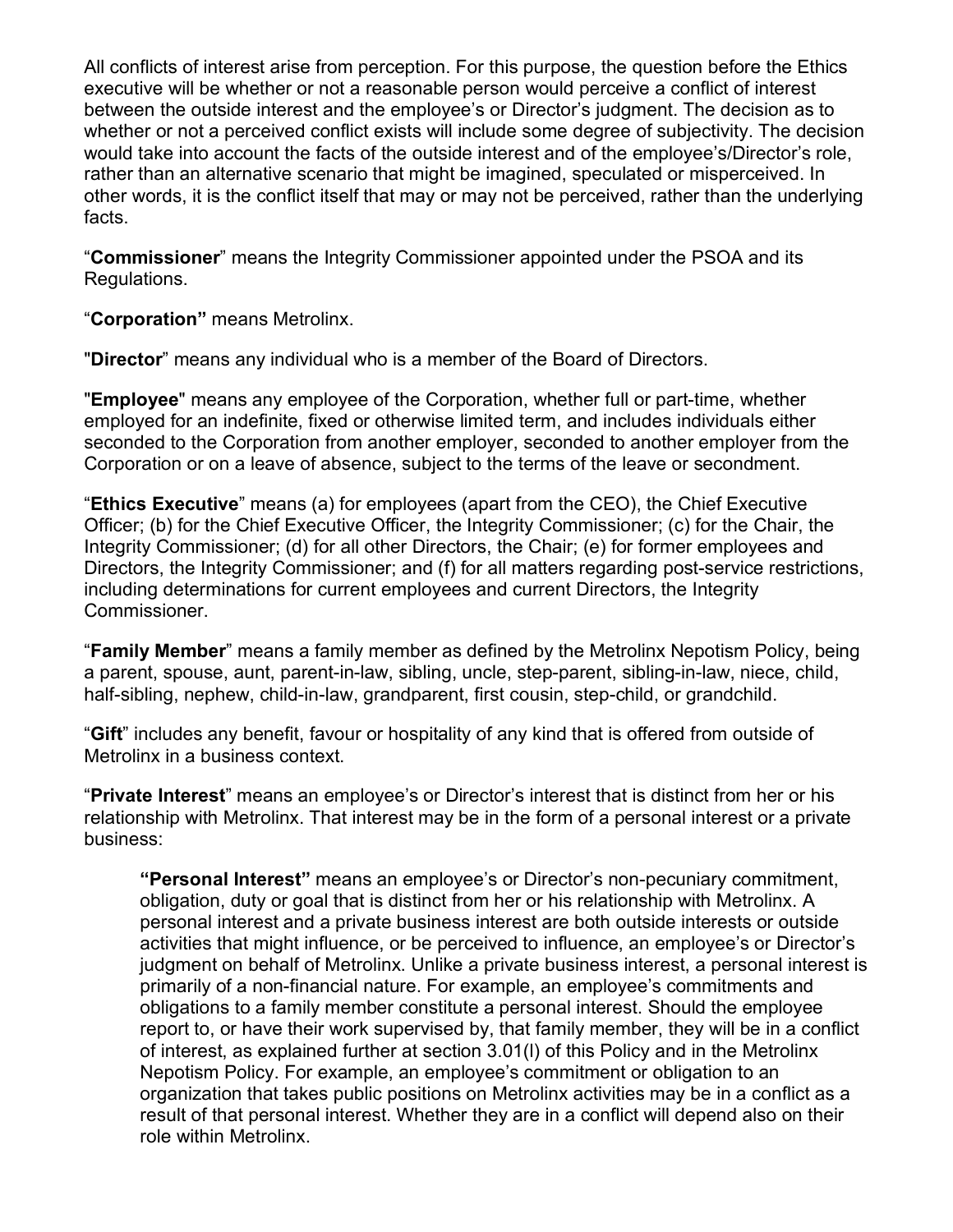**"Private business interest"** means an employee's or Director's pecuniary interest that is distinct from her or his relationship with Metrolinx. A private business interest and a personal interest are both outside interests or outside activities that might influence, or be perceived to influence, an employee's or Director's judgment on behalf of Metrolinx. Unlike a personal interest, a private business interest is primarily of a financial nature. The financial gains of an employee's or Director's family member or friend also constitute a private business interest for the purpose of this Policy, possibly giving rise to a conflict.

"**Public Body**" means a public body that is identified as such under the PSOA.

"**Public Servant**" means any public servant as defined by the PSOA. All Metrolinx employees and appointees to its Board of Directors are public servants.

"**Restricted Employee**" means (a) the Chief Executive Officer; (b) all Presidents and Executive Vice-Presidents serving as the senior employee heading any Corporation division or subsidiary; (c) all Vice-Presidents of the Corporation, the Corporation's divisions and the Corporation's subsidiaries; (d) all management level employees reporting directly to the CEO; and (e) any other employee designated as such in their terms of employment with the Corporation.

"**Spouse**" means (a) a spouse as defined in section 1 of the *Family Law Act* (Ontario), or (b) either of two persons who live together in a conjugal relationship outside marriage.

## **APPENDIX**

Schedule A: Gifts and Hospitality Guidelines for Employees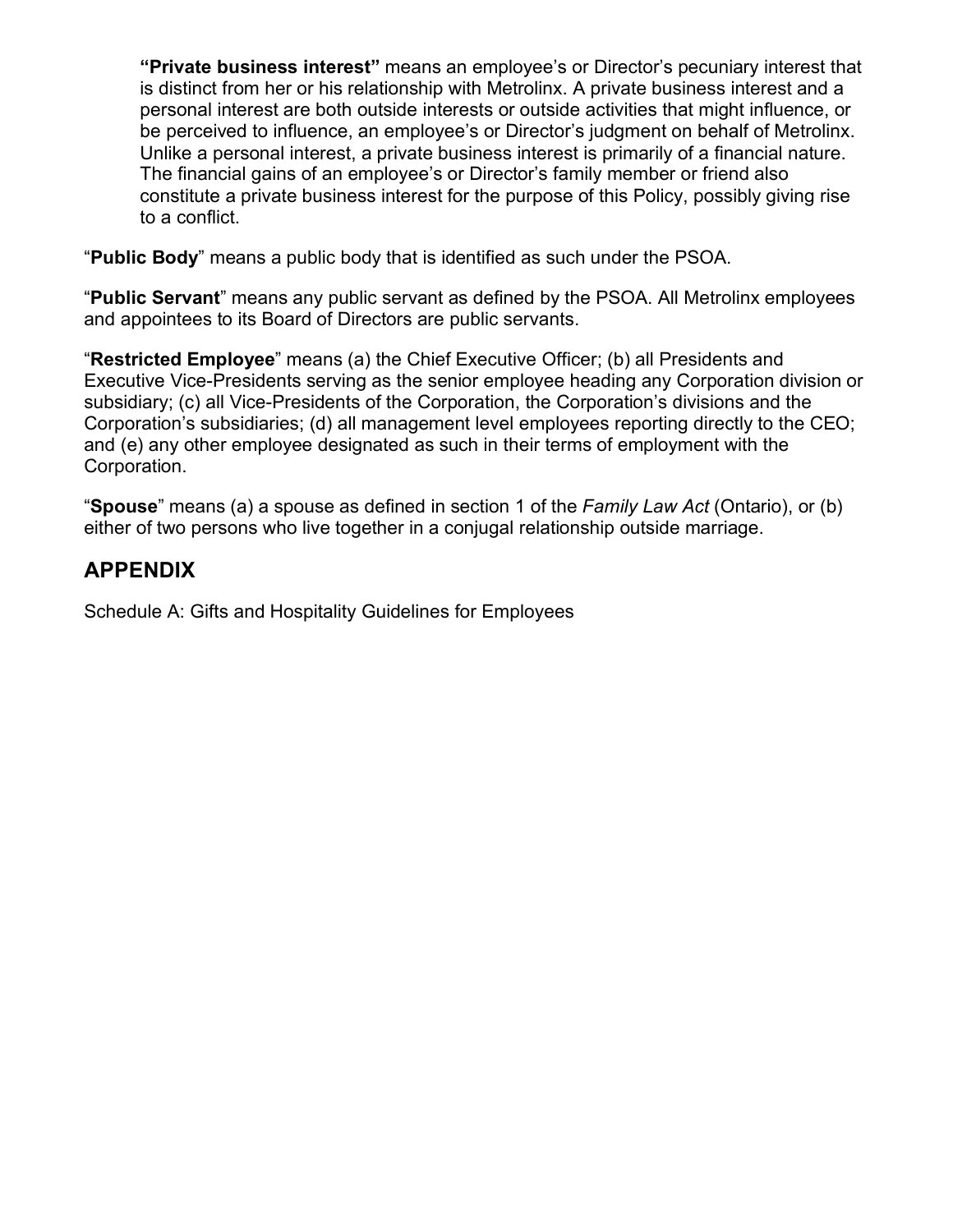# **SCHEDULE A**

To the Conflict of Interest Policy:

## **GIFTS AND HOSPITALITY GUIDELINES FOR EMPLOYEES**

Metrolinx's Conflict of Interest Policy describes employee responsibilities in assessing and avoiding conflicts of interest. Determining whether or not a situation gives rise to a conflict of interest, or to the appearance of any impropriety, requires an examination of the specific context in which the situation arises including, for example, who is involved, their role(s), the employee's role, and the actual gift or event.

In addition, general optics of the gift, hospitality or event must be considered, recognizing that optics may change due to timing, recent news, general public perception and the environment in which Metrolinx operates.

Exceptions to these Guidelines may be approved only by the President & CEO.

## **PROHIBITED GIFTS**

The acceptance of the following gifts is prohibited in any circumstances:

- a. Wine, spirits or other alcohol-based products;
- b. Travel or accommodation;
- c. Invitations to attend sporting events;
- d. Invitations to entertainment or cultural events;
- e. Invitations to participate in not-for-charity golf (or similarly event);
- f. Cash;
- g. Tangible items of any value; and
- h. Gifts or benefits of any kind, including hospitality, from a vendor where employees are directly involved in the active procurement of goods or services involving that vendor.

Such gifts should be politely returned or refused with reference to this Policy.

"Entertainment or cultural events," for this purpose, are considered to be those events, performances and activities as provided by others to entertain. Such events include but are not limited to concerts, cinema, theatre, galleries and dance.

Many events may be considered to be both entertainment and cultural events. For these Guidelines, the reference to cultural events expands the prohibition against attendance at entertainment events to also prohibit attendance at events that include but are not limited to festivals, parades and exhibitions.

Entertainment or cultural events may be presented in a live format, but not necessarily in such format, as in the case of cinema or galleries. Sporting events may be considered to be a form of entertainment, but are referred to uniquely as sporting events in these Guidelines.

These Guidelines prohibit attendance at entertainment, cultural and sporting events regardless of the purpose of the event. These Guidelines prohibit attendance at such events regardless of the associated value or costs, and regardless of who is covering those costs.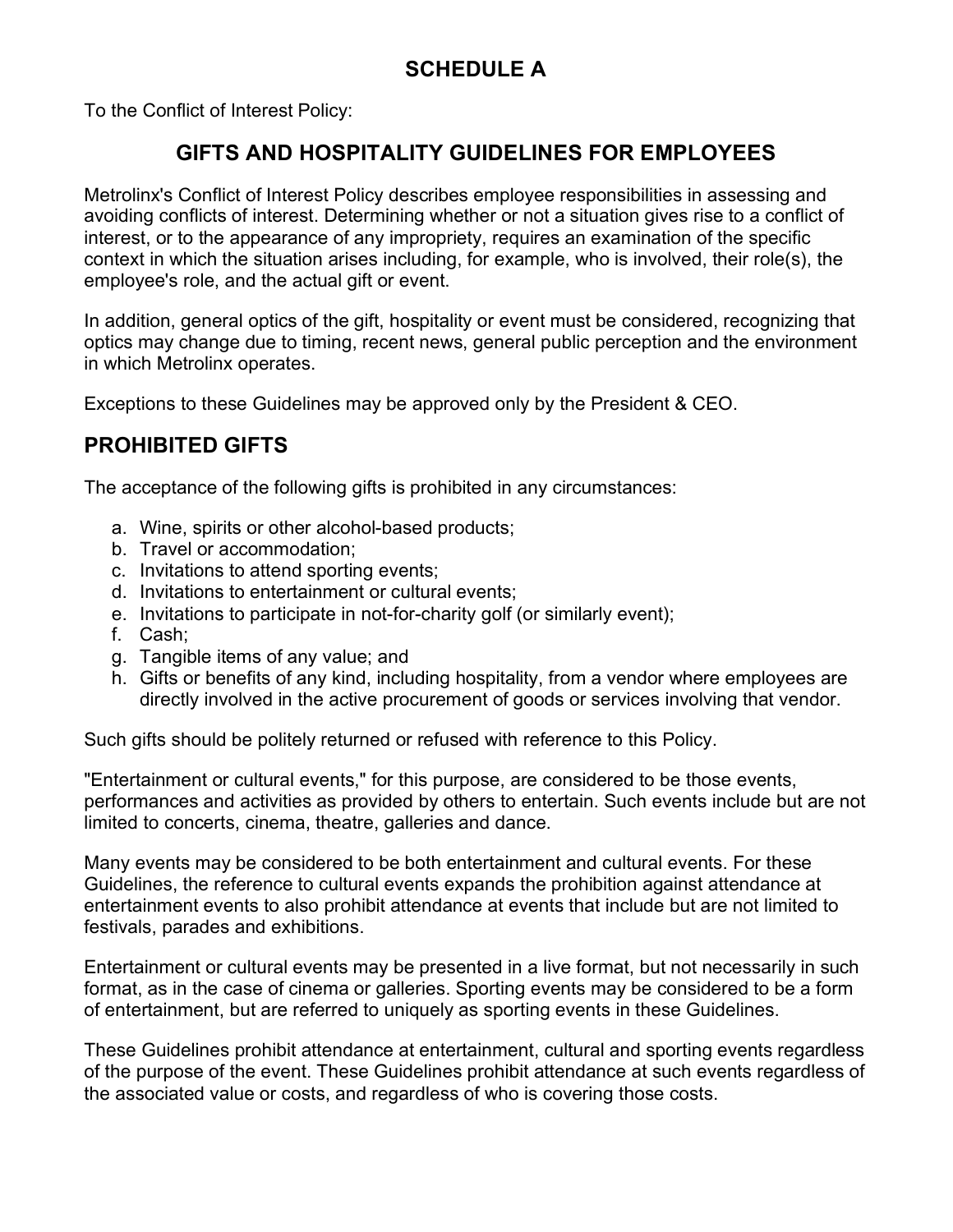### **MEALS (as stand-alone events)**

The following guidelines are with respect to meals as stand-alone events. Where meals are included in a larger event, see the guidelines under the heading "All Other Offers and Invitations, Including Business Events".

Employees should be making their best efforts to discuss business with third parties during regular business hours and in business settings. Nevertheless, representatives of external organizations often invite employees to meals, most commonly to lunch either preceding, following or during business discussions or other business interactions.

Employees may be permitted to accept gifts of paid meals from the following groups with (1) approval from at least the level of Vice-President and (2) notice to the ethics executive from the approved Vice-President or above:

- a. A person, group or entity that has dealings with Metrolinx;
- b. A person, group or entity to whom the public servant provides services in the course of their duties to Metrolinx; and
- c. A person, group or entity that seeks to do business with Metrolinx

In providing such approval, at least the following shall be taken into consideration:

- a. Expected value of the meal: Is it modest or appropriate for the circumstances? The invitation to pay should not be permitted if the expected value of the meal is not modest or appropriate for the circumstances.
- b. Business or educational context: Is the meal expected to provide an opportunity for business exchange or education, or is it merely social? Consider the role of the employee in Metrolinx's interaction with the source of the gift. Paying for the meal should only be approved if the meal is expected to provide a business or educational value.
- c. Frequency: How often have representatives of this organization paid for meals for this employee? If representatives of the organization have paid for four meals for the employee in a twelve-month period, no further payments by representatives of this organization for this employee should be approved.
- d. Venue: Is the location of the meal appropriate? If the venue itself is likely to give rise to perceptions of impropriety, the paying for the meal should not be approved.

Where the paying for meals has not been approved, and employees believe that participation in the meal itself is appropriate, employees may be eligible to claim related expenses pursuant to the Travel, Meals and Expenses Directive, as mirrored in the Meals, Expenses and Accommodation Policy, subject to the requirements of that Directive.

Except where noted otherwise, these Guidelines are intended to apply to paying for meals that stand alone from other events.

### **HONORARIUMS**

As a token of appreciation for providing a voluntary service, such as public speaking, organizations will often provide employees with honorariums. Such honorariums, regardless of their value, shall be refused by the individual and donated to charity.